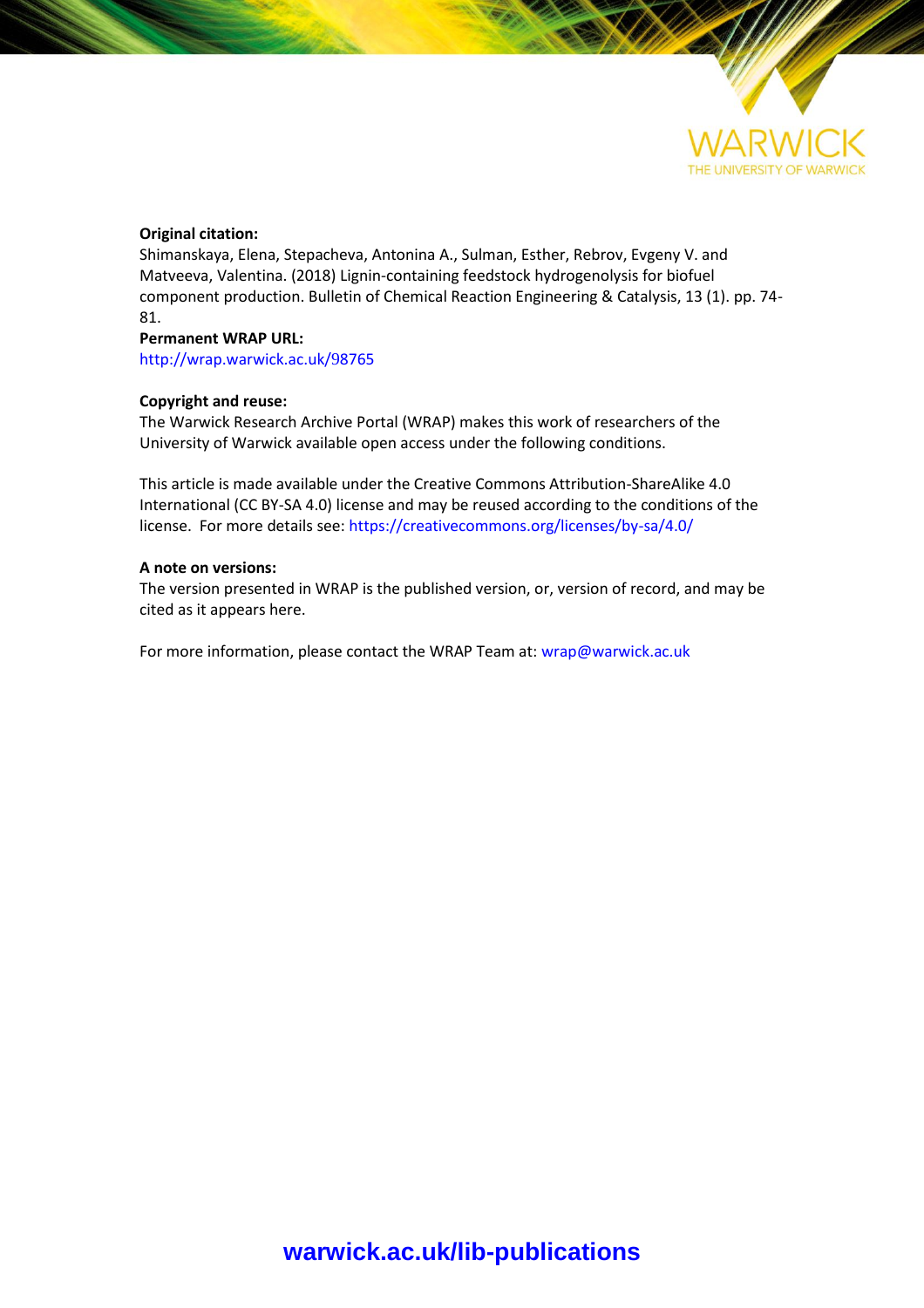

**Bulletin of Chemical Reaction Engineering & Catalysis, 13 (1), 2018, 74-81** 



**Research Article**

# **Lignin-containing Feedstock Hydrogenolysis for Biofuel Component Production**

**Elena I. Shimanskaya1\*, Antonina A. Stepacheva1, Esther M. Sulman1, Evgeny V. Rebrov1,2, Valentina G. Matveeva1,3**

*Department of Biotechnology and Chemistry, Tver State Technical University, Tver, 170026, Russia School of Engineering, University of Warwick, Coventry,CV4 7AL, United Kingdom Regional Technological Center, Tver State University, Tver,170100, Russia* 

*Received: 3rd March 2017; Revised: 18th August 2017; Accepted: 21st August 2017 Available online: 22nd January 2018; Published regularly: 2nd April 2018* 

#### **Abstract**

In this paper, the commercial 5%Pd/C and 5%Pt/C catalysts and synthesized 5%Pt/MN-270 and 5%Pd/MN-270 were used in the hydrogenolysis of lignocellulosic material (softwood sawdust) to obtain liquid fuels in the form of hydrocarbons. As lignin has a very complex structure, anisole was used as a model compound. It was found that the use Pt-containing catalysts based on hypercrosslinked polystyrene in both processes of anisole and lignin-containing feedstock conversion allowed obtaining the highest yield of oxygen-free hydrocarbons (up to 96 wt. %). Besides, the polymer based catalysts showed high stability in hydrogenolysis process in comparison with the commercial carbon based catalysts. Copyright © 2018 BCREC Group. All rights reserved

*Keywords*: Lignin; Hydrogenolysis; Depolymerization; Biofuel

*How to Cite*: Shimanskaya, E.I., Stepacheva, A.A., Sulman, E.M., Rebrov, E.V., Matveeva, V.G. (2018). Lignin-containing Feedstock Hydrogenolysis for Biofuel Component Production. *Bulletin of Chemical Reaction Engineering & Catalysis*, 13 (1): 74-81 (doi:10.9767/bcrec.13.1.969.74-81)

*Permalink/DOI*: https://doi.org/10.9767/bcrec.13.1.969.74-81

## **1. Introduction**

The depletion of fossil fuels and growing concern about the excessive greenhouse gas emissions led scientists to explore renewable energy sources – abundant and relatively clean alternative to liquid fuels and chemicals produced from petroleum [1,2]. Nowadays, most investigations are focused on the conversion of different types of waste to valuable products. Lignin is positioned as one of the types of industrial solid waste in large quantities produced by wood processing and pulp and paper produc-

\* Corresponding Author. E-mail: shimanskaya-tstu@yandex.ru (Shimanskaya, E.I) Telp.: +74-82-2789348; Fax.: +74-82-2789317 tion. According to different reports, the annual world production of lignin varies from 40 to 50 million tons [3-5]. Due to its unique structure, based on the phenolic monomers, lignin can be used as a raw material for a large-scale production of chemicals, including hydrocarbon fuels.

Lignin is difficult to process because of its complex nature and instability that consists of the irreversible changes of the polymer properties during thermal or chemical treatment. At present, lignin is used as a low-grade boiler fuel to provide the process with heat and electricity [6]. However, the chemical structure of lignin suggests that it may be a good source of chemicals if it can be broken down into lower molecular weight units [7]. Current investigations on lignin processing are geared towards its thermal

bcrec\_969\_2017 Copyright © 2018, BCREC, ISSN 1978-2993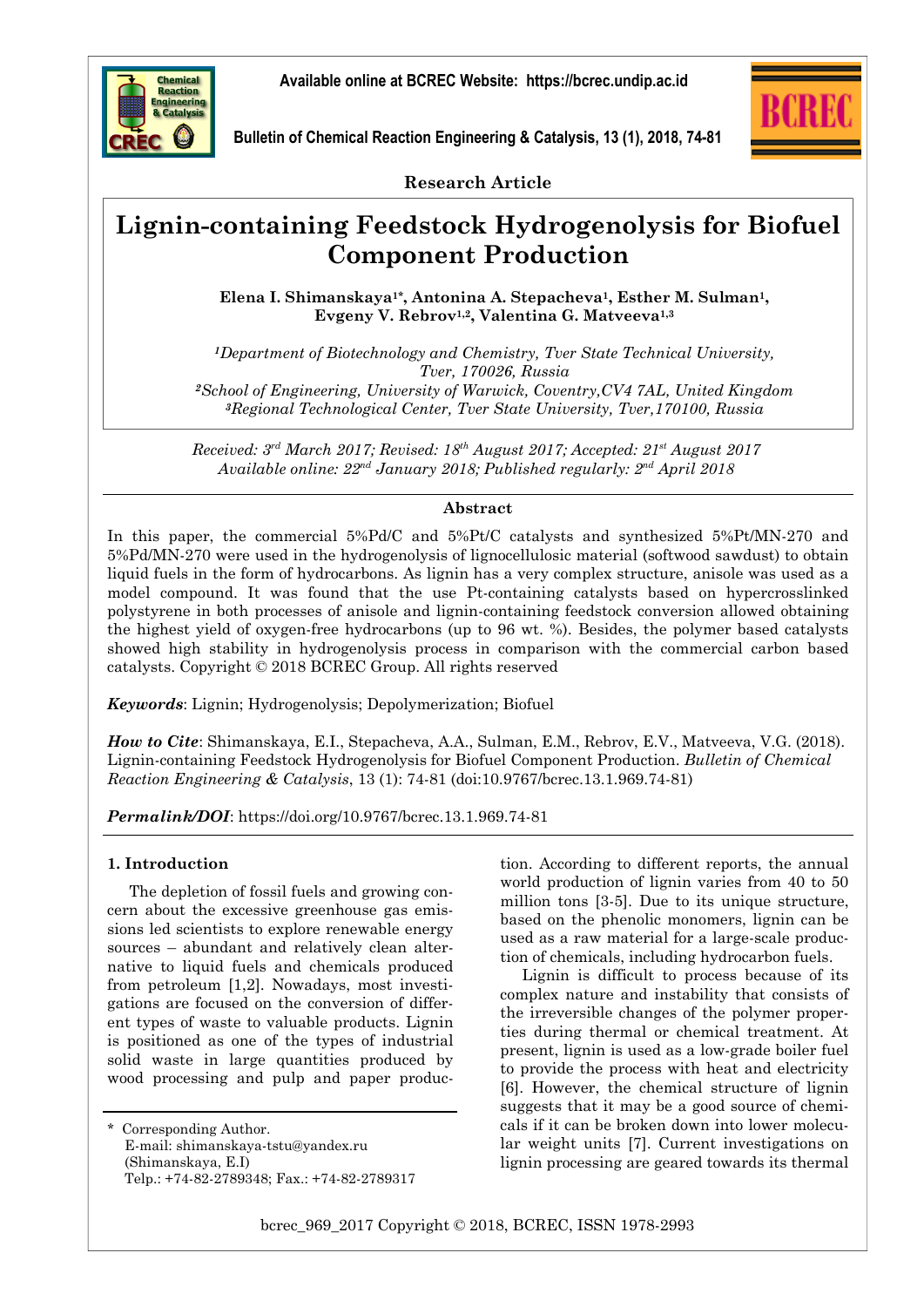degradation (i.e., slow and fast pyrolysis and gasification) [4,8]. Besides the combustible gaseous products, thermal methods lead to the formation of so-called bio-oil that poses the complex mixture consisting of phenol derivatives, aromatics, olefins etc. However, the direct use of bio-oil seems to be impossible due to high oxygen content and pure fuel properties (density, ash content, heat value) [9].

Nowadays there is a growing interest in the combined processes of lignin conversion to liquid fuel. One of such processes is hydrogenolysis. Typically lignin hydrogenolysis process bundles both solvolysis and hydrogenation reactions which are conducted in different solvents media (particularly polar) in the presence of metal based catalysts, such as: sulfide CoMo and NiMo supported on activated carbon [3,10], alumina supported platinum catalysts [11], palladium supported on HZSM-5 zeolite [12,13] and ruthenium deposited on  $TiO<sub>2</sub>$  [14]. The analysis of the literature data showed that the most prospective solvents are propanol [15], ethanol [5,16,17], and toluene [17]. These chemicals allow obtaining high lignin conversion (40-80 %) producing basically phenolic and aromatic compounds. In this investigation, we report the use of Pt and Pd catalytic systems supported on hypercrosslinked polystyrene (HPS) in the process of hydrogenolysis of lignocellulosic feedstock. The polymer based catalysts were compared with the commercial Pd/C and Pt/C.

# **2. Experimental**

## **2.1 Materials**

Commercial catalysts of 5%Pd/C (Sigma Aldrich, USA) and 5%Pt/C (Sigma Aldrich, USA) were preliminary reduced in hydrogen flow at 300 °C for 3 hours before the use in hydrogenolysis process. Hexachloroplatinic acid (H2PtCl6, analytical grade, Sigma Aldrich, USA), sodium tetrachloropalladate (Na<sub>2</sub>PdCl<sub>4</sub>, analytical grade, Sigma Aldrich, USA), nonfunctionalized HPS as MACRONET-270 (MN-270, Purolite Ltd., UK), tetrahydrofuran (THF, chemical grade, ReaChem, Russia), and methanol (chemical grade, ReaChem, Russia) were used for polymer based catalysts synthesis. Anisole (chemical grade, ReaChem, Russia) was used as a model compound for the hydrogenolysis process. Softwood sawdust purchased from the local supplier (Tver region, Russia). Ethanol (96 %, ReaChem, Russia), propanol-2 (chemical grade, ReaChem, Russia), and distilled water were used as solvents for softwood sawdust hydrogenolysis.

## **2.2 Pd and Pt-containing polymer based catalysts preparation**

The HPS with the mean particle size 80  $\mu$ m was preliminary washed with water and acetone and dried in vacuum. Then it was treated with a solution of the calculated amount  $(5)$ wt.% of metal) of metal precursor (hexachloroplatinic acid and sodium tetrachloropalladate) in a complex solvent consisting of THF - methanol - water at room temperature for 10 minutes. Then the resulting catalysts were dried for 40 minutes at 80 °С and washed by sodium hydrocarbonate aqueous solution and water until the absence of chloride-anion reaction in the scouring waters. The washed catalysts were dried for 90 minutes at 80 °С and reduced at 300 °C by hydrogen for 3 hours.

The synthesized catalysts, as well as the commercial, were characterized using lowtemperature nitrogen physisorption, thermogravimetric analysis (TGA), and X-ray photoelectron spectroscopy (XPS). The methods of the catalyst characterization were described elsewhere [18-20].

## **2.3 Model compound hydrogenolysis**

Due to the complex lignin composition anisole as one of the major lignin monomers was chosen as a model compound for the preliminary experiments to determine possible products of lignin-containing material hydrogenolysis. Hydrogenolysis of 30 mL of anisole was carried out for 4 hours in Parr Series 5000 Multiple Reactor System reactor-cell (Reactor) equipped with a magnetic stirrer in the presence of 0.1 g of the catalyst at a temperature 250 °C and hydrogen pressure 1.0 MPa. The hydrogenolysis process was conducted at constant stirring (1700 rpm) to eliminate the influence of external diffusion.

## **2.4 Hydrogenolysis of softwood sawdust**

The process was carried out for 4 hours in the reactor in a hydrogen atmosphere under the following conditions: substrate weight  $-1.0$ g, catalyst weight – 0.1 g, temperature –  $250$ °C, hydrogen partial pressure – 1 MPa, solvent volume – 30 mL. The following polar solvents were used: 2-propanol, water, and ethanol. Substrate conversion was calculated at the end of the reaction basing on the difference between the initial mass of the substrate and the dry weight of the residue.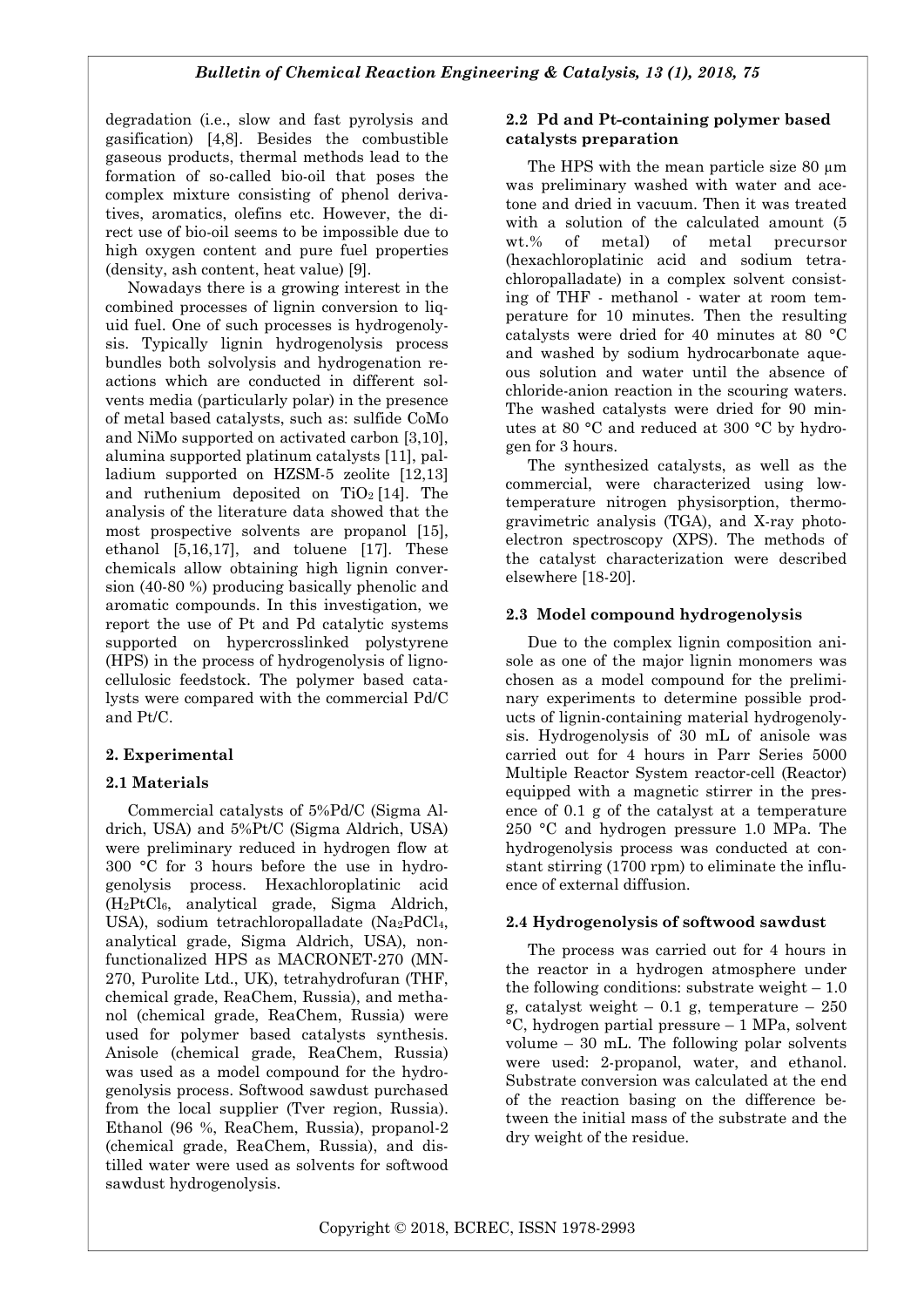#### **2.5 Liquid phase analysis**

Liquid phase samples were taken in all the experiments every 30 minutes. The analysis of the samples was performed using GC-2010 chromatograph and GCMS-QP2010S mass spectrometer (SHIMADZU, Japan). The analysis duration was 25 minutes with the following conditions: initial column temperature of 150 °C was maintained for 5 min, then the temperature was increased up to 250 °C with the heating rate 5 °K/min; injector temperature: 280 °C; automatic split; pressure of He 53.6 kPa; common stream of He 81.5 ml/min; linear gas velocity 36.3 cm3/s; chromatographic column type HP-1MS:  $L = 30$  m;  $d = 0.25$  mm; film thickness 0.25 μm; ion source temperature: 260 °C; interface temperature: 280 °C; scanning mode 10 up to 800 m/z; scanning rate: 1666; electron-impact ionization. The quantitative analysis of sawdust hydrogenolysis liquid products was performed using the method of an internal standard. The quantitative analysis of anisole hydrogenolysis products was performed using the calibration curves.

#### **3. Results and Discussion**

#### **3.1 Catalysts characterization**

The summary of the catalysts characterization by low-temperature nitrogen physisorption, XPS and TGA is presented in Table 1. The analysis of the commercial and synthesized catalysts by the method of low-temperature nitrogen physisorption showed that all the studied systems are the mesoporous materials with the narrow slit-like pores. This is confirmed by the IV type of the isotherms with the H4 type of the hysteresis loop (Figure 1). It is noteworthy that the polymer based catalysts have the higher specific surface area as well as the higher surface area of micropores as compared to the carbon based catalysts (Table 1). All the catalysts studied have the mean pore diameter about 5 nm, however for the polymeric catalysts, the presence of the pores with the diameter 15-20 nm is observed.

XPS study of the catalysts showed that carbon is the main component on the catalyst surface  $(\sim 80$  at %). The trace amounts of N, Cl, Si, and S (0.5, 0.9, 0.9, and 0.5 at %, respectively) were also observed. These elements are the natural surface contaminants absorbed from the air during the catalysts storage. The surface concentrations of the active metals were 1.6, 3.0, 1.2, and 2.8 at % for 5%Pd/C, 5%Pd/MN-270, 5%Pt/C, and 5%pt/MN-270, respectively (Figure 2). The modeling of the highresolution spectra of the catalysts for Pd 3d and Pt 4f sublevel showed that the active phase of all studied systems is presented by the mixture of metallic and oxide phases.

Thermogravimetric analysis data of the catalysts samples are presented in Figure 3. On the thermograms of carbon based catalysts (Figure 3a, 3b) no sufficient weight loss peak was observed. The thermograms of HPS based catalysts (Figure 3c, 3d) showed that decomposition of the polymer begins at 450 °C. Thus, the studied catalysts are stable at the reaction temperature.

#### **3.2 Catalyst testing in anisole conversion process**

Due to the nature of anisole which can be used as a solvent, there was no need to add any solvents while conducting the process and therefore the influence of solvents on the reaction was excluded. The following catalytic systems were used in anisole hydrogenolysis process: synthesized 5%Pd/MN-270, 5%Pt/MN-270, and commercial 5%Pd/C and 5%Pt/C to compare the effectiveness of the synthesized cata-

| Catalyst     | $S_{BET}$ , m <sup>2</sup> /g | $S_{t-plot}$ , m <sup>2</sup> /g | Binding energy, eV | Metal state |
|--------------|-------------------------------|----------------------------------|--------------------|-------------|
| $5\%$ -Pd/C  | 263.0                         | $232.0*$                         | 335.1 (85.8%)      | Pd(0)       |
|              |                               | $31.0**$                         | 337.5 (14.2%)      | PdO         |
| $5\%$ -Pt/C  | 297.0                         | $232.0*$                         | 71.4 (63.8%)       | Pt(0)       |
|              |                               | $31.0**$                         | 75.4 (36.2%)       | PtO         |
| 5%-Pd/MN-270 | 705.0                         | $75.0*$                          | 335.0 (77.5%)      | Pd(0)       |
|              |                               | 630.0**                          | 337.4 (22.5%)      | PdO         |
| 5%-Pt/MN-270 | 691.0                         | $83.0*$                          | 71.4 (59.3%)       | Pt(0)       |
|              |                               | $608.0**$                        | 75.4 (40.7%)       | PtO         |

**Table 1.** Results of catalyst characterization

*\*surface area of macropores* 

*\*\*surface area of micropores*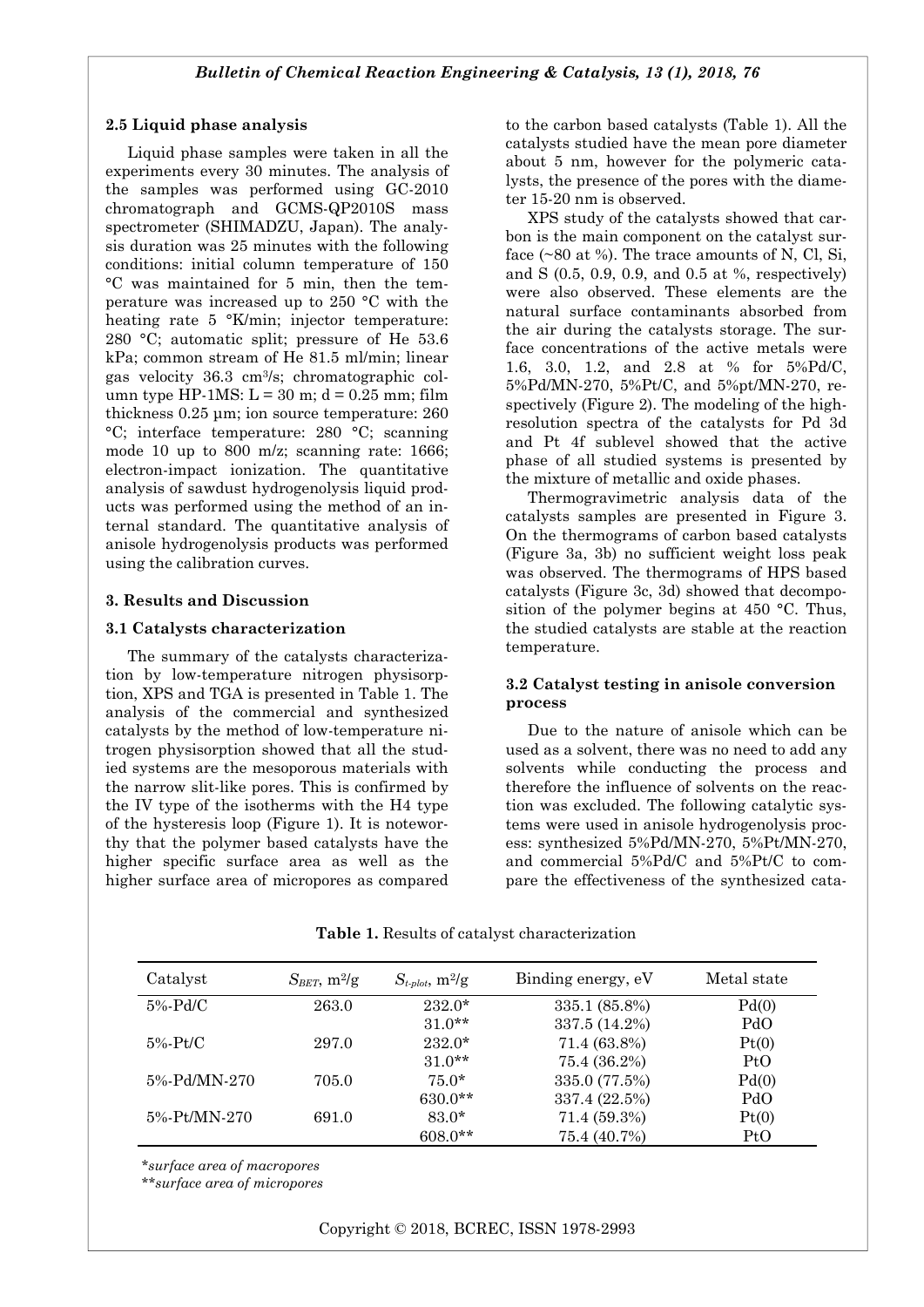

**Figure 1.** Absorption isotherms for the catalysts: 5%Pt/C (a); 5%Pd/C (b); 5%Pt/MN-270 (c), and 5%Pd/MN-270 (d)



**Figure 2.** X-ray photoelectron spectra for the catalysts: 5%Pt/C (a); 5%Pd/C (b); 5%Pt/MN-270 (c), and 5%Pd/MN-270 (d)

Copyright © 2018, BCREC, ISSN 1978-2993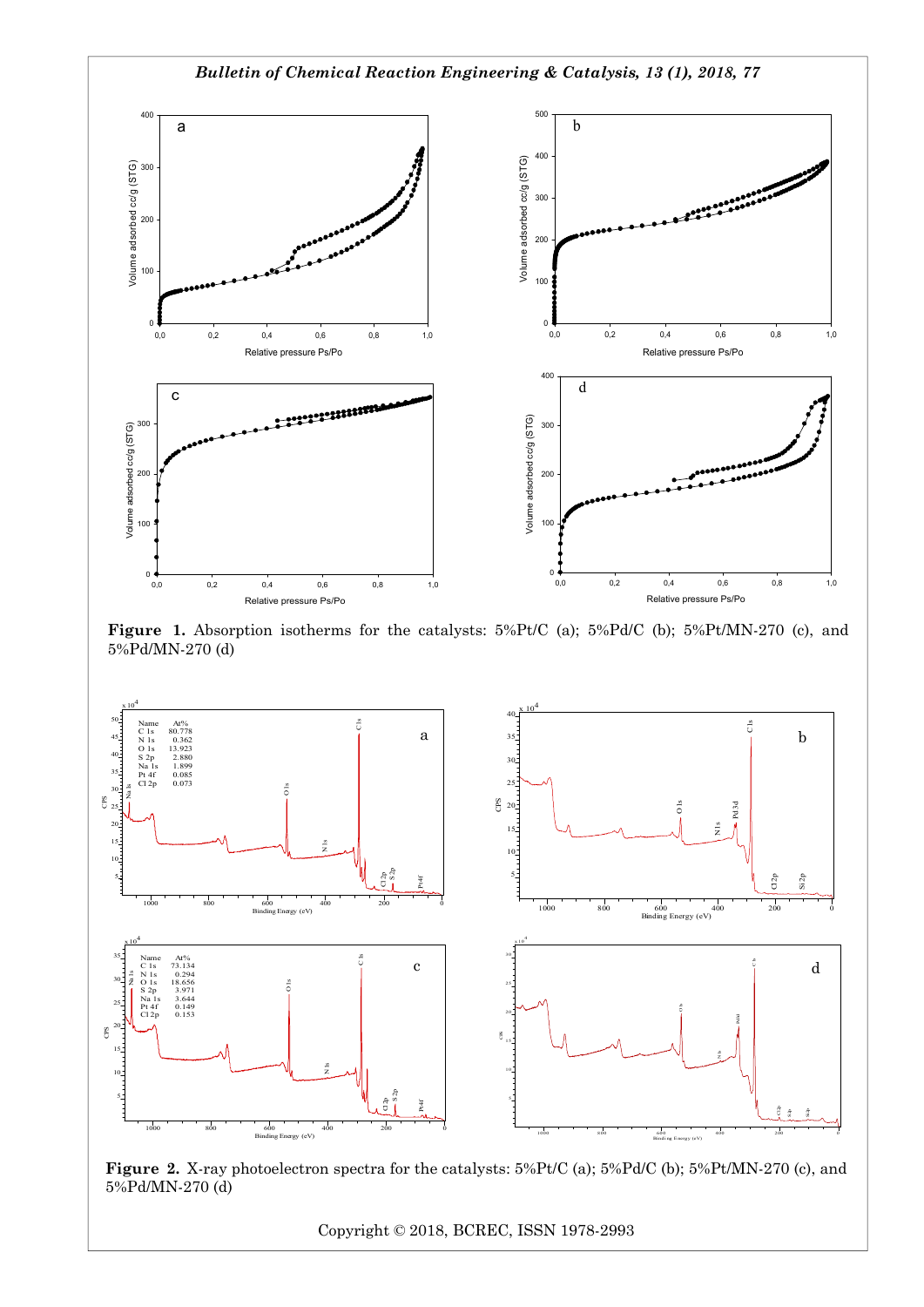lysts. The comparison of the catalyst activity was performed using related rate value at 30 % conversion.

The use of the catalysts on the base of activated carbon and HPS resulted in the formation of cycloalkanes (cyclohexane and methoxycyclohexane) and aromatic compounds (benzene and toluene). Phenol was the other main product of anisole conversion o-cresol and 2,6-xylenol were observed in a trace amount. Cyclohexane was found to be the final product at the highest degree of anisole conversion.

Basing on the data of liquid samples analysis the following scheme of anisole conversion in hydrogen atmosphere can be proposed (Figure 4).

Table 2 represents the results of anisole hydrogenolysis process in the presence of the studied catalysts. All the catalysts used showed the similar values of the related reaction rate  $(\sim 3.50 \text{ s}^{-1})$  and substrate conversion (~90 %). However, the polymer based catalysts showed higher selectivity towards the cyclohexane formation as compared with the carbon based catalysts.



**Figure 3.** Thermograms of the catalysts: 5%Pt/C (a); 5%Pd/C (b); 5%Pt/MN-270 (c); 5%Pd/MN-270 (d)

| Table 2. Results of catalyst testing in anisole conversion |  |  |  |
|------------------------------------------------------------|--|--|--|
|------------------------------------------------------------|--|--|--|

| Catalyst     | Related rate at 30%<br>conversion, s <sup>-1</sup> | Selectivity, %    | Conversion at maximal<br>selectivity,% |  |
|--------------|----------------------------------------------------|-------------------|----------------------------------------|--|
| 5%-Pd/C      | 3.47                                               | 68.9a             | 90.1                                   |  |
|              |                                                    | 29.8 <sup>b</sup> |                                        |  |
| $5\%$ -Pt/C  | 3.49                                               | 72.1 <sup>a</sup> | 90.3                                   |  |
|              |                                                    | 27.9 <sup>b</sup> |                                        |  |
| 5%-Pd/MN-270 | 3.43                                               | 87.7a             | 89.5                                   |  |
|              |                                                    | 12.3 <sup>b</sup> |                                        |  |
| 5%-Pt/MN-270 | 3.50                                               | 91.0 <sup>a</sup> | 89.9                                   |  |
|              |                                                    | 7.4 <sup>b</sup>  |                                        |  |

aregarding to cyclohexane, bregarding to phenol

Copyright © 2018, BCREC, ISSN 1978-2993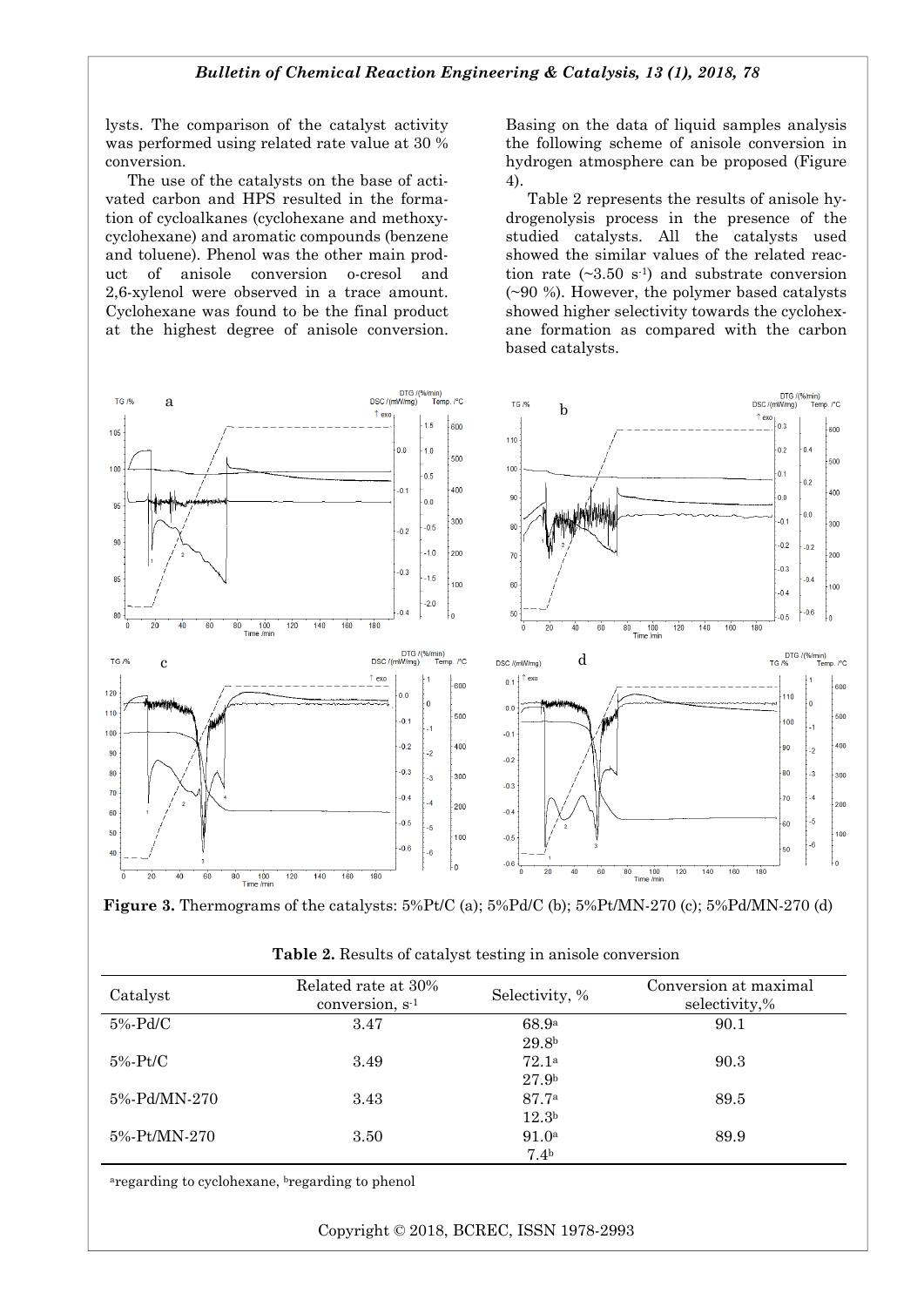#### **3.3 Testing of catalytic systems during softwood sawdust hydrogenolysis**

In order to study the solvent influence on sawdust processing, three solvents (ethanol, propanol-2, and water) were used for softwood sawdust hydrogenolysis in the presence of the commercial 5%Pd/C. The results of lignincontaining raw material processing in different solvents are presented in Figure 5. The substrate conversion values were 45 % in a water medium, 50 % in propanol-2 and 37 % in ethanol. As it can be seen from Figure 5 while the hydrogenolysis was carried out in a water medium the highest yield of phenolic compounds was obtained. It can be explained by the higher polarity of water in comparison with the other solvents used. However, we focused on the production of hydrocarbons, thus, depending on the desirable products propanol-2 was chosen as the solvent showing the highest substrate conversion and product yield.

The comparison of the catalytic action of synthesized systems in sawdust hydrogenolysis in the propanol-2 medium is presented in Table



**Figure 4**. Anisole conversion scheme (continuous thick lines - product formation in the presence of polymer based catalysts; continuous fine lines - product formation in the presence of carbon based catalysts)

3. It is well seen that polymer based catalysts provide higher substrate conversion in comparison with carbon based catalysts. This can be due to the higher surface area and the higher active metal concentration on the catalyst surface. Also, it is notable, that Ptcontaining catalysts result in the lowest formation of oxygen containing products (phenols and methoxycyclohexane). The highest conversion (68 %) and the highest selectivity towards the oxygen free hydrocarbons (96 %) were achieved while using Pt catalyst based on HPS.

In order to detect the other hydrogenolysis products, the liquid phase was analyzed using HPLC. The analysis showed the presence of mono- and disaccharides as well as the sugar alcohols in the liquid samples obtained during the reaction. These compounds seem to be the products of the conversion of cellulose containing in the sawdust  $(\sim 47 \text{ wt.})\%$ ). It is noteworthy that the yield of aromatic and cyclic products corresponds to the concentration of lignin in the raw material  $(\sim 36 \text{ wt. } %).$ 



**Figure 5**. Comparison of the products of sawdust hydrogenolysis in the presence of 5%Pd/C in different solvents

| Catalysts    | Conversion, % | Product concentration in the liquid phase, wt. % |         |             |                         |         |
|--------------|---------------|--------------------------------------------------|---------|-------------|-------------------------|---------|
|              |               | Benzene                                          | Toluene | Cyclohexane | Methoxy-<br>cyclohexane | Phenols |
| $5\%$ -Pd/C  | 50            | 30                                               | 27      | 10          |                         | 16      |
| $5\%$ -Pt/C  | 52            | 53                                               | 21      | 12          | 10                      | 4       |
| 5%-Pd/MN-270 | 65            | 38                                               | 22      | 17          | 13                      | 10      |
| 5%-Pt/MN-270 | 68            | 60                                               | 18      |             | З                       |         |

**Table 3.** Results of catalyst testing in softwood sawdust hydrogenolysis

Copyright © 2018, BCREC, ISSN 1978-2993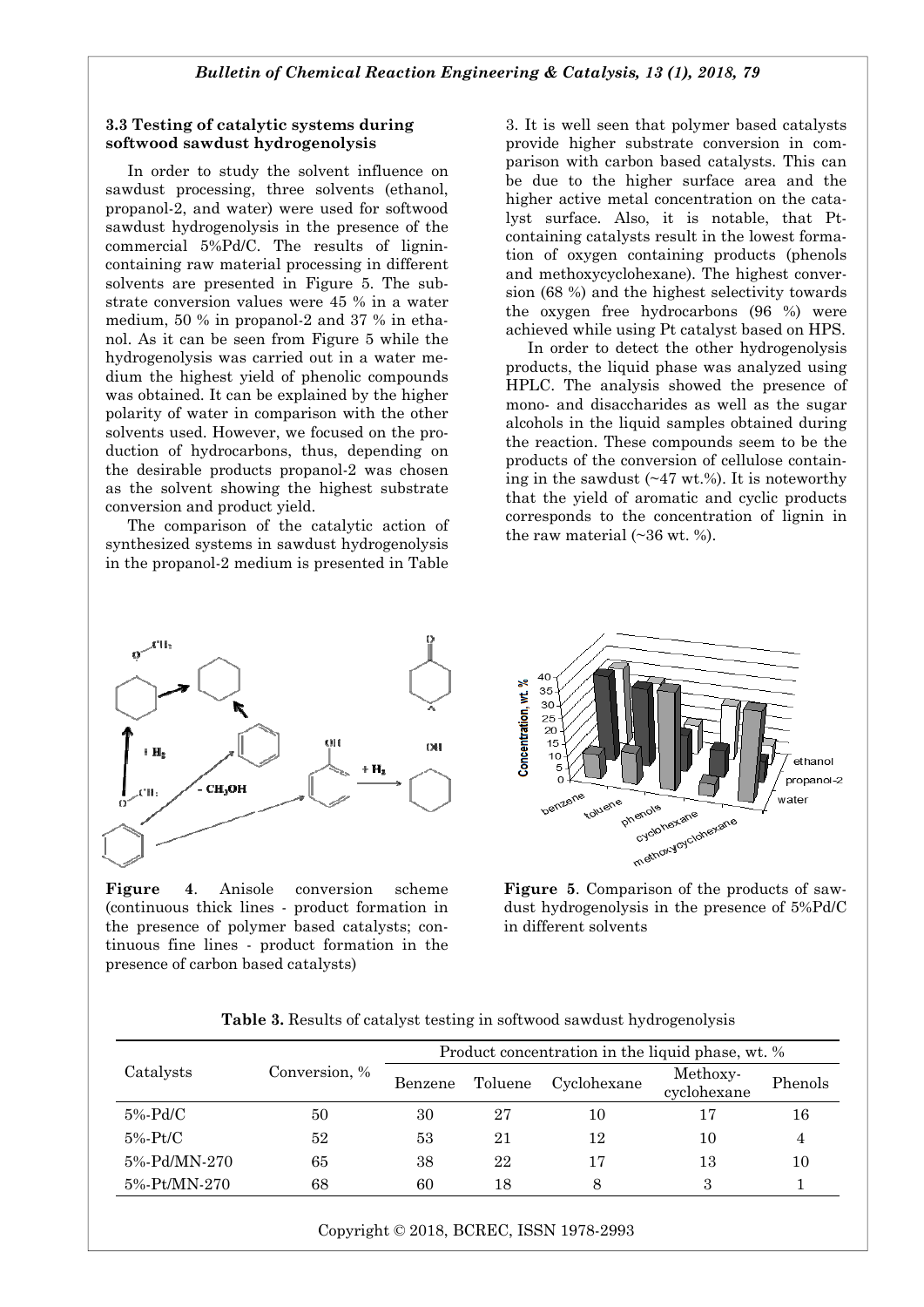#### **4. Conclusions**

Among the products obtained during hydrogenolysis of lignin-containing raw materials fuel-like aromatic and cyclic hydrocarbon (benzene, toluene, and cyclohexane), as well as phenolic compounds are the most promising. The latter can be used as additives to conventional fuels and fuels derived from biomass. Moreover, a number of cyclic and aromatic hydrocarbons may also be used in various fields of fine chemicals production as solvents and reagents.

The use of catalytic systems based on platinum group metals allows obtaining a high yield of valuable products. The comparison of synthesized and commercial catalysts shows that polymer based catalysts allow achieving the higher raw material conversion as well as the higher hydrocarbon selectivity. The highest selectivity towards the oxygen free hydrocarbons (96 %) at the maximal conversion (68 %) of lignin-containing material was reached in the presence of 5%Pt/MN-270 catalyst. Moreover, the synthesized polymer based catalysts showed high stability in the hydrogenolysis process (up to 5 consecutive cycles without any regeneration).

#### **Acknowledgement**

The authors thank the Russian Science Foundation (grant 15-13-20015) and the Russian Foundation for Basic Research (grant 18- 08-00609 A) for the financial support.

#### **References**

- [1] Yang, H., Yan, R., Chen, H., Lee, D.H., Zheng, C. (2007). Characteristics of Hemicellulose, Cellulose and Lignin Pyrolysis. *Fuel*, 86: 1781-1788.
- [2] Borges da Silva, E.A., Zabkova, M., Araújo, J.D., Cateto, C.A., Barreiro, M.F., Belgacem, M.N., Rodrigues, A.E. (2009). An Integrated Process to Produce Vanillin and Lignin-based Polyurethanes from Kraft Lignin. *Chem. Eng. Res. Des.,* 87: 1276-1292.
- [3] Kumar, C.R., Anand, N., Kloekhorst, A., Cannilla, C., Bonura, G., Frusteri, F., Barta, K., Heeres, H.J. (2015). Solvent Free Depolymerization of Kraft Lignin to Alkyl-Phenolics Using Supported NiMo and CoMo Catalysts. *Green Chem*., 17 (11): 4921-4930.
- [4] Li, C., Zhao, X., Wang, A., Huber, G.W., Zhang, T. (2015). Catalytic Transformation of Lignin for the Production of Chemicals and Fuels. *Chem. Rev*., 115 (21): 11559-11624.
- [5] Patil, P.T., Armbruster, U., Richter, M., Martin, A. (2011). Heterogeneously Catalyzed Hydroprocessing of Organiosolv Lignin in Suband Supercritical Solvents. *En. Fuels*, 25: 4713-4722.
- [6] Huber, G.W., Iborra, S., Corma, A. (2006). Synthesis of Transportation Fuels from Biomass: Chemistry, Catalysts, and Engineering. *Chem. Rev*., 106: 4044-4098.
- [7] Kamm, B., Kamm, M. (2004). Principles of Biorefineries. *Appl. Microbiol. Biotechnol*., 64: 137-145.
- [8] Bozell, J.J. (2014). Approaches to the Selective Catalytic Conversion of Lignin: A Grand Challenge for Biorefinery Development. *Top. Curr. Chem*., 353: 229-255.
- [9] Bulushev, D.A., Ross, J.R.H. (2011). Catalysis for Conversion of Biomass to Fuels via Pyrolysis and Gasification: A Review. *Catalysis Today*, 171: 1-13.
- [10] Horácek, J., Homola, F., Kubicková, I., Kubicka, D. (2012). Lignin to Liquids over Sulfided Catalysts. *Catalysis Today*, 179: 191-198.
- [11] Saidi, M., Rahimpour, M.R., Raeissi, S. (2015). Kinetics of Upgrading of Anisole as a Lignin-Derived Bio-oil with Hydrogen Catalyzed by Platinum Supported on Alumina. *En. Fuel*, 29: 3335-3344.
- [12] Jan, O., Marchand, R., Anjos, L.C.A., Seufitelli, G.V.S., Nikolla, E., Resende, F.L.P. (2015). Hydropyrolysis of Lignin Using Pd/HZSM-5. *En. Fuel.*, 29 (3): 1793-1800.
- [13] Bi, P., Wang, J., Zhang, Y., Jiang, P., Wu, X., Liu, J., Xue, H., Wang, T., Li, Q. (2015). From Lignin to Cycloparaffins and Aromatics: Directional Synthesis of Jet and Diesel Fuel Range Biofuels Using Biomass. *Biores. Technol.*, 183: 10-17.
- [14] Kloekhorst, A., Heeres, H.J. (2015). Catalytic Hydrotreatment of Alcell Lignin Using Supported Ru, Pd, and Cu Catalysts. *Sust. Chem. Eng*., 3 (9): 1905-1914.
- [15] Ferrini, P., Rinaldi, R. (2014). Catalytic Biorefining of Plant Biomass to Non-Pyrolytic Lignin Bio-Oil and Carbohydrates through Hydrogen Transfer Reactions. *Angew. Chem. Int. Ed*., 53: 1-7.
- [16] Huang, X., Koranyi, T.I., Boot, M.D., Hensen, E.J.M. (2014). Catalytic Depolymerization of Lignin in Supercritical Ethanol. *Chem Sus Chem*., 7: 2276-2288.
- [17] Murnieks, R., Kampars, V., Malins, K., Apseniece, L. (2014). Hydrotreating of Wheat Straw in Toluene and Ethanol. *Biores. Technol.*, 163C: 106-111.